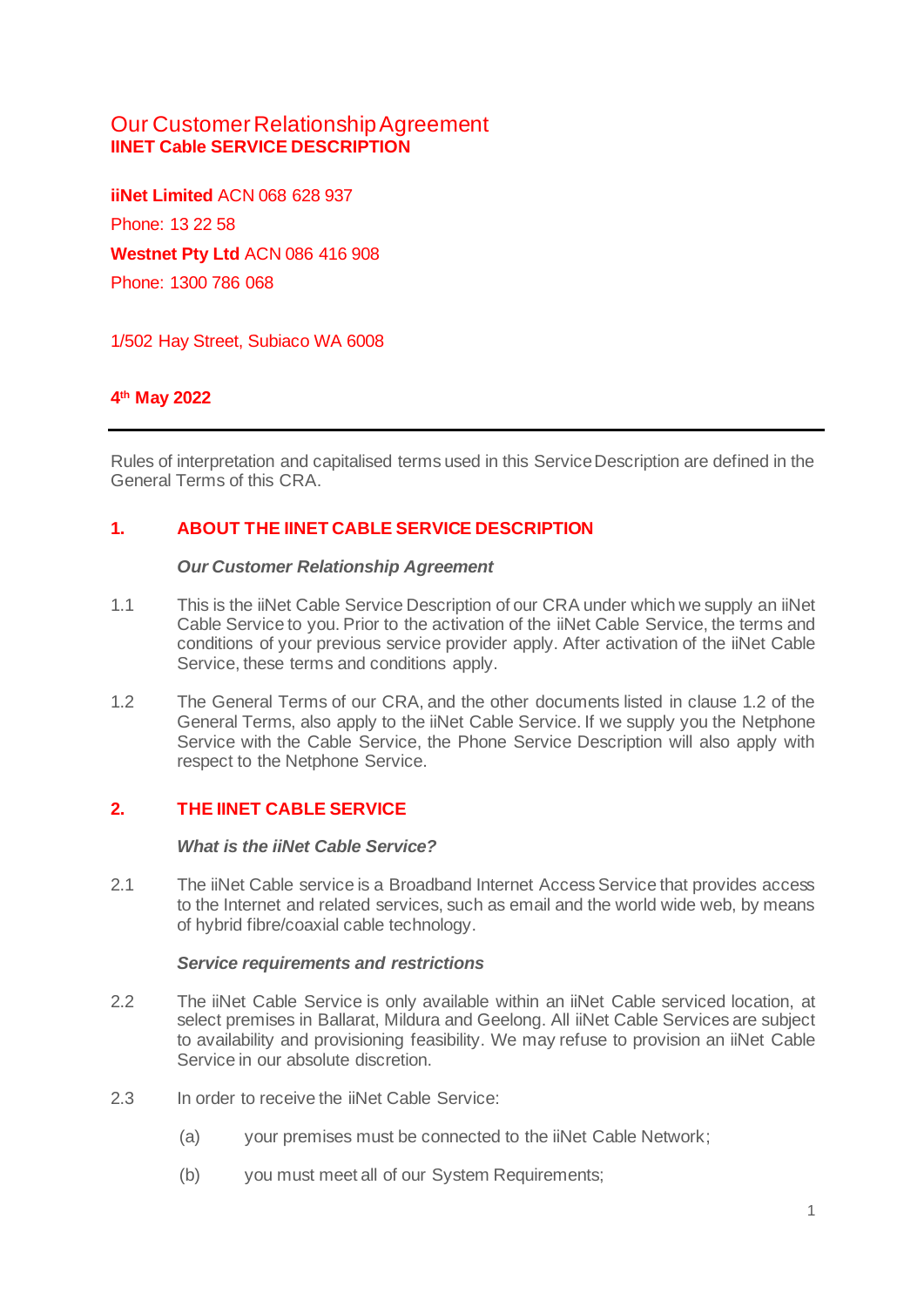- (c) the iiNet Cable equipment must be installed by iiNet or an approved iiNet installer; and
- (d) using multiple devices in your Premises, you will require an iiNet Cable ready router.

### *Connecting to the iiNet Cable network*

- 2.4 Your Premises must be already connected to the iiNet Cable Network in order to receive the iiNet Cable Service.
- 2.5 Standard installations are done without charge to you. Setup fees may apply as set out in our Pricing Schedule. Installations that are not standard may require you to pay additional charges. Information about iiNet Cable Service installations are provided on our Website.

### *Standard Installations – Cable*

- 2.6 Subject to any changes in our installation practices, a standard installation of Cable (where relevant) includes:
	- (a) a Lead-in;
	- (b) a Connecting Cable;
	- (c) a Telecommunications Outlet or Passive NTD;
	- (d) a Cable Modem;
	- (e) in all cases, any other equipment which iiNet considers is required.

#### *Special Installation Requirements*

- 2.7 If you have any special or non-standard installation requirements, you must ensure that you discuss them clearly with the installation technician. Non-standard installation tasks include but are not limited to installation(s) that is unusual, complex, difficult, or there are safety issues during the installation.
- 2.8 Your preferences may not be suitable if technical requirements are not met. Additional cabling work may increase costs and/or timeframes of your installation and may require a third party if the work is not within iiNet's responsibilities. Tasks not within iiNet's responsibilities include, but are not limited to:
	- (a) the installation requires wiring to additional Telecommunications Outlets (either existing or new);
	- (b) the installation requires an underground connection from the node to the premises.

#### *Neighbouring property consent*

- 2.9 You acknowledge and agree that where an aerial coaxial drop cable will cross a neighbouring property to reach your Premises:
	- (a) consent needs to be obtained from the owner of the neighbouring property;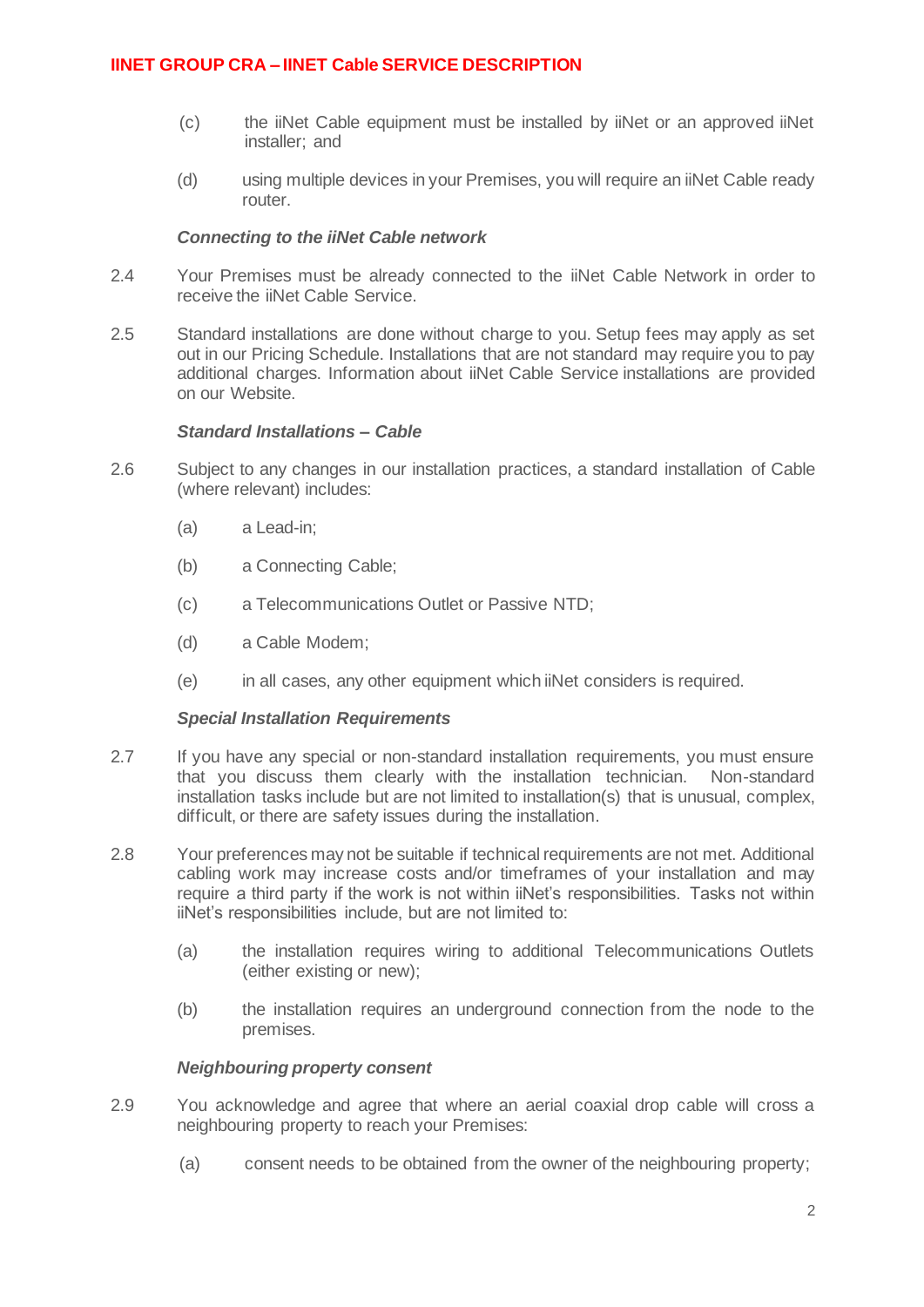- (b) you may be supplied a consent form to provide to the owner of the neighbouring property and return to us with signed consent;
- (c) in the event the neighbour's consent cannot be obtained, iiNet will attempt to find alternative means of connecting your Premises, whenever possible;
- (d) the process of obtaining consent may take time and delay the final activation of your Service.
- (e) in the event that the neighbour's consent cannot be obtained and is required to complete your Cable installation, we may refuse to provision you an iiNet Cable Service.

## **3. GENERAL TERMS APPLICABLE TO ALL IINET CABLE SERVICES**

The terms in clauses 4 to 18 of this service description apply to all iiNet Cable Services supplied by us.

## **4. INSTALLATION**

### *Appointments*

- 4.1 You are responsible for ensuring that you (or an adult authorised by you) are at your Premises for the installation appointment to:
	- (a) provide access to your Premises for the installation work;
	- (b) approve the final location of the installation; and
	- (c) approve any additional charges for non-standard installation tasks (if applicable).
- 4.2 You acknowledge and agree that:
	- (a) if you need to reschedule the installation appointment you must give us at least three Business Days' notice, and that fees may apply for;
		- (A) Missed appointments;
		- (B) Appointments rescheduled by you with less than three Business Days' notice; and
		- (C) Appointments cancelled by you with less than three Business Days' notice
	- (b) you are responsible for any additional charges due to a non-standard installation. You will be provided with a quote for any such charges;
	- (c) any 'in roof' work will automatically trigger the need for a non-standard installation due to the inherent safety risks involved;
	- (d) iiNet will not guarantee that 'in roof' work will be undertaken; and
	- (e) you will notify the iiNet technician if any of the following might affect your installation: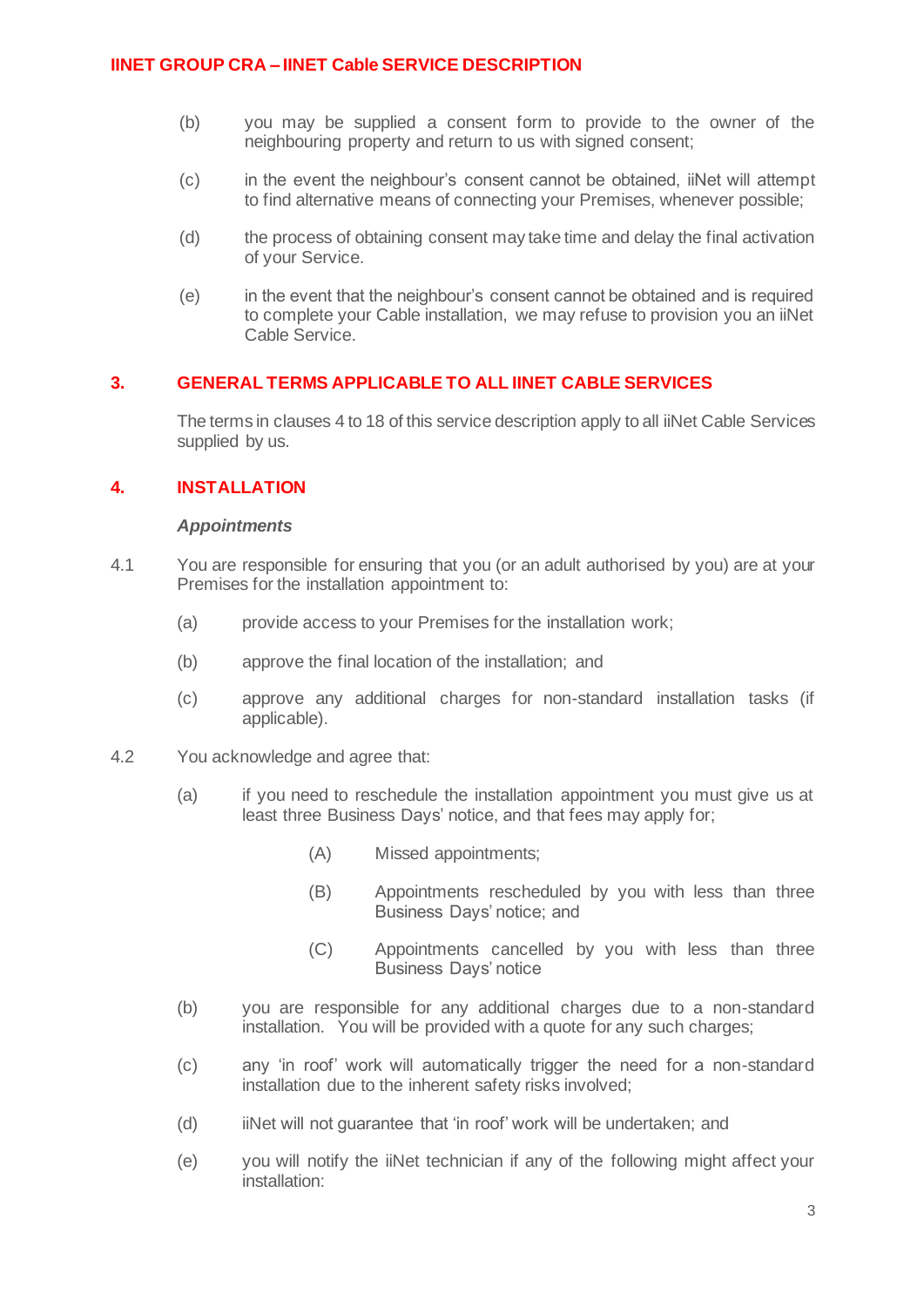- (A) any heritage requirements or restrictions;
- (B) any known or suspected asbestos (commonly used before the 1980s); or
- (C) any recent pest treatments.

### *Customer cabling and third party services*

- 4.3 You acknowledge that:
	- (a) You may need new cabling to connect the location of the Telecommunications Outlet to where you intend to use the Service (or other services connected to the Telecommunication Outlet). This cabling is not provided as part of the iiNet Cable Service and is your responsibility. This cabling is subject to the requirements of the ACMA wiring rules (AS/ACIF S009:2006) and you will need to arrange and pay for the services of an ACMA licensed cabler to install this cabling.
	- (b) You should consider all your future cabling needs (e.g. for a telephone service), as well as the immediate requirement for an Ethernet connection point at a suitable place inside your Premises.
- 4.4 Where wiring does not exist or you have a fault with your wiring, you can arrange for your own contractor to perform the work required to install or fix this wiring.
- 4.5 You will be responsible for the cost of any third party services that may be required in relation to the installation of the Service to the Premises (for example an electrician or licensed cabler).

#### *Access to your Premises*

- 4.6 You agree that you will allow us (or any other person nominated by us) safe, efficient and timely access to your Premises when required:
	- (a) to supply the service to you or any other customer;
	- (b) to deliver, install, connect, inspect, modify, replace, maintain, repair, reinstate, service, disconnect, remove or perform any other work on or in relation to part of the iiNet Cable Network or any third party network; or
	- (c) for any other reasonable purpose,

for as long as the service is provided to you, and for a reasonable period thereafter as reasonably requested by us or our supplier.

- 4.7 You agree that:
	- (a) you will, upon request, provide any further written consent in a form reasonably required by us in relation to such access; and
	- (b) if you do not control the premises, you will promptly arrange any written consents for access required under this clause.
- 4.8 If you are not the owner of your Premises, you must obtain the owner's consent for the iiNet Cable Equipment to be installed. You agree that the installation of the iiNet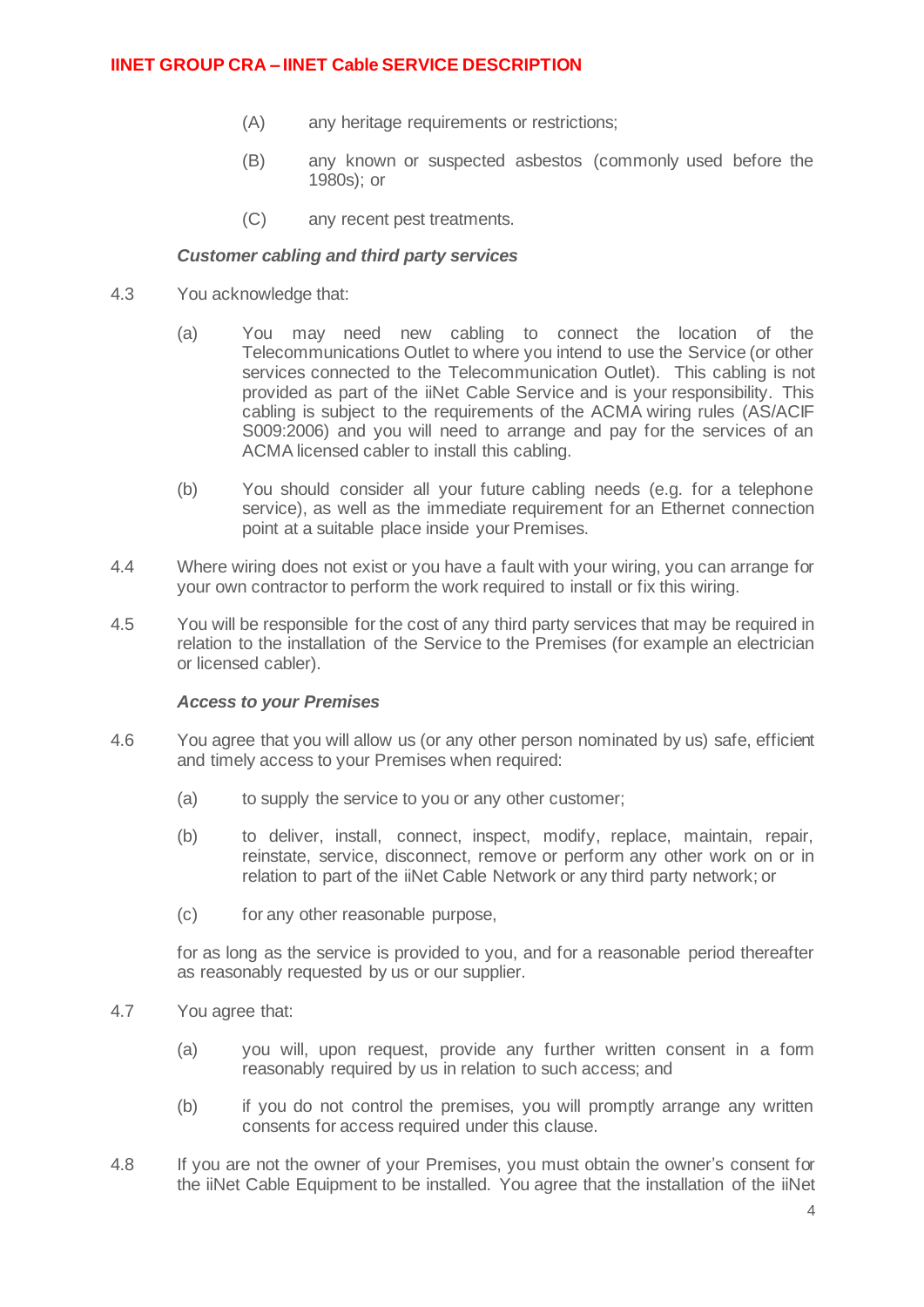Cable Equipment at the Premises is on the basis of the request that you have made to us and that we have relied upon your authority to make this request. You indemnify us against (and must pay us for) any claim the owner of the Premises makes against us relating to our entering the Premises or installing or maintaining any equipment at the Premises pursuant to your request for us to do so.

#### *Service activation and delivery of Hardware*

- 4.9 We will notify you of Service Commencement Date via the email address provided on your Application or via SMS to the mobile number provided on your Application.
- 4.10 We will endeavour to deliver any Hardware purchased promptly after approval of your Application, but will not be responsible for any delays in its delivery to you.
- 4.11 You acknowledge that we may activate the iiNet Cable Service before delivering the Hardware.
- 4.12 If you notify us that your Hardware contains faulty components, you must give us sufficient information to assess the Hardware including allowing us to test your personal computer. If we find that the relevant component is not faulty, we may charge you an Incorrect Call-Out Fee (as specified in the Pricing Schedule).

## **5. DISCLOSURE OF INFORMATION**

You consent to us disclosing any data or information regarding you or your service to third party suppliers (including our contracted technicians), as reasonably required by us or our third party suppliers for providing the iiNet Cable Service to you or maintaining networks related to the iiNet Cable Service.

### **6. PREVIOUS SERVICES**

- 6.1 You acknowledge and agree that:
	- (a) the same incentives and benefits (for example, discount plans and any concessions) available from your previous service provider may not be available for the iiNet Cable Service;
	- (b) prior to the date that the iiNet Cable2 Service is provided by us, any content and/or carriage services provided over the relevant Existing Service will be provided by your previous service provider;
	- (c) you will contact your previous service provider in relation to the provision of services and any faults relevant to the Existing Service in the period prior to the date that the iiNet Cable Service is provided by us;
	- (d) our staff or representatives and/or your previous service provider may need to access your Premises for the purposes of installation or maintenance work;
	- (e) if you make an application for the iiNet Cable Service, any pending orders in relation to your Existing Service may be cancelled;
	- (f) whether or not we provide the iiNet Cable Service to you is dependent on a number of factors including availability of the service. The availability of the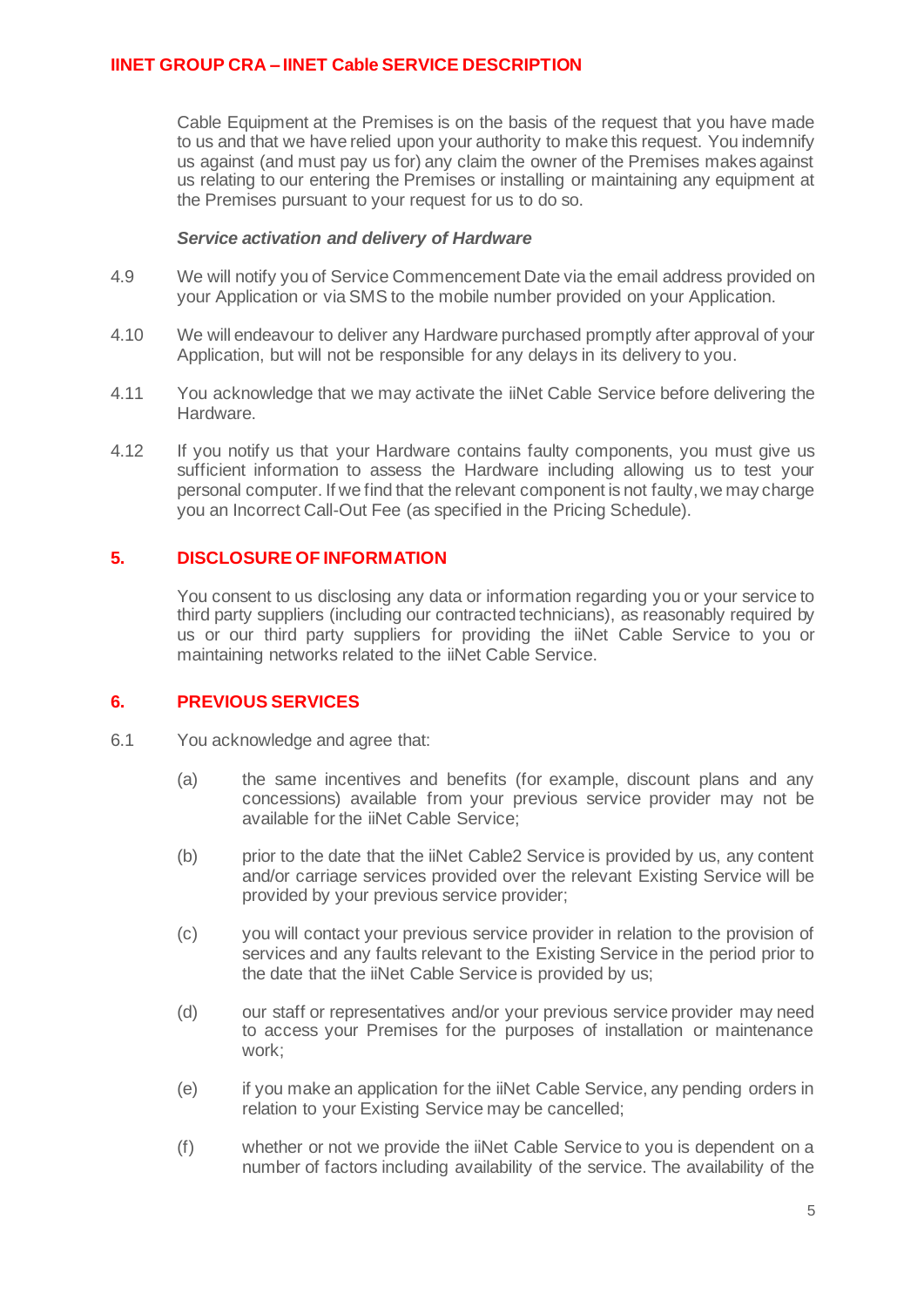iiNet Cable Service also varies depending on the geographic and technical capability of the underlying Network, if we agree to provide the iiNet Cable Service to you, we will advise you if there is any significant delay during the application process or if not feasible we may refuse to provision you an iiNet Cable Service.

## <span id="page-5-0"></span>**7. SOFTWARE**

7.1 We may choose to provide you with Software for use with the Service.

### *Licence to use*

7.2 We grant to you a revocable, non-exclusive, non-transferable licence to use the Software subject to this clause [7](#page-5-0) and any end user agreement provided with the Software at the time of installation.

### *Restrictions on use*

- 7.3 Where we provide Software to you, you must:
	- (a) only use the Software (including storing, loading, installing, executing or displaying it on a computer) in conjunction with the Service and on the number of additional computers corresponding to the number of any Additional Users you have requested. If you have requested Additional Users, we will give you the number of licenses that corresponds to the number of Additional Users requested;
	- (b) not copy, translate, adapt, modify, alter, decompile, disassemble, reverse engineer or create any derivative works based on the Software or merge the Software with any other software, except where permitted by the Copyright Act 1968;
	- (c) only use the Software in accordance with our reasonable directions from time to time;
	- (d) not sub-licence, assign, share, sell, rent, lease, supply, distribute or otherwise transfer to any person your right to use the Software;
	- (e) not alter or remove any copyright or other intellectual property notifications applied to the Software; and
	- (f) comply with the terms and conditions of any end user agreement provided with the software at the time of installation.
- 7.4 Upon termination of the Service, any Software licences granted as part of the Service will immediately terminate and you must return to us or destroy any copies of the Software if we direct you to.

## **8. REQUIRED EQUIPMENT**

8.1 If we provide you with any of the Required Equipment, risk in the Required Equipment passes to you on delivery, and title to the Required Equipment passes to you when we receive payment in full.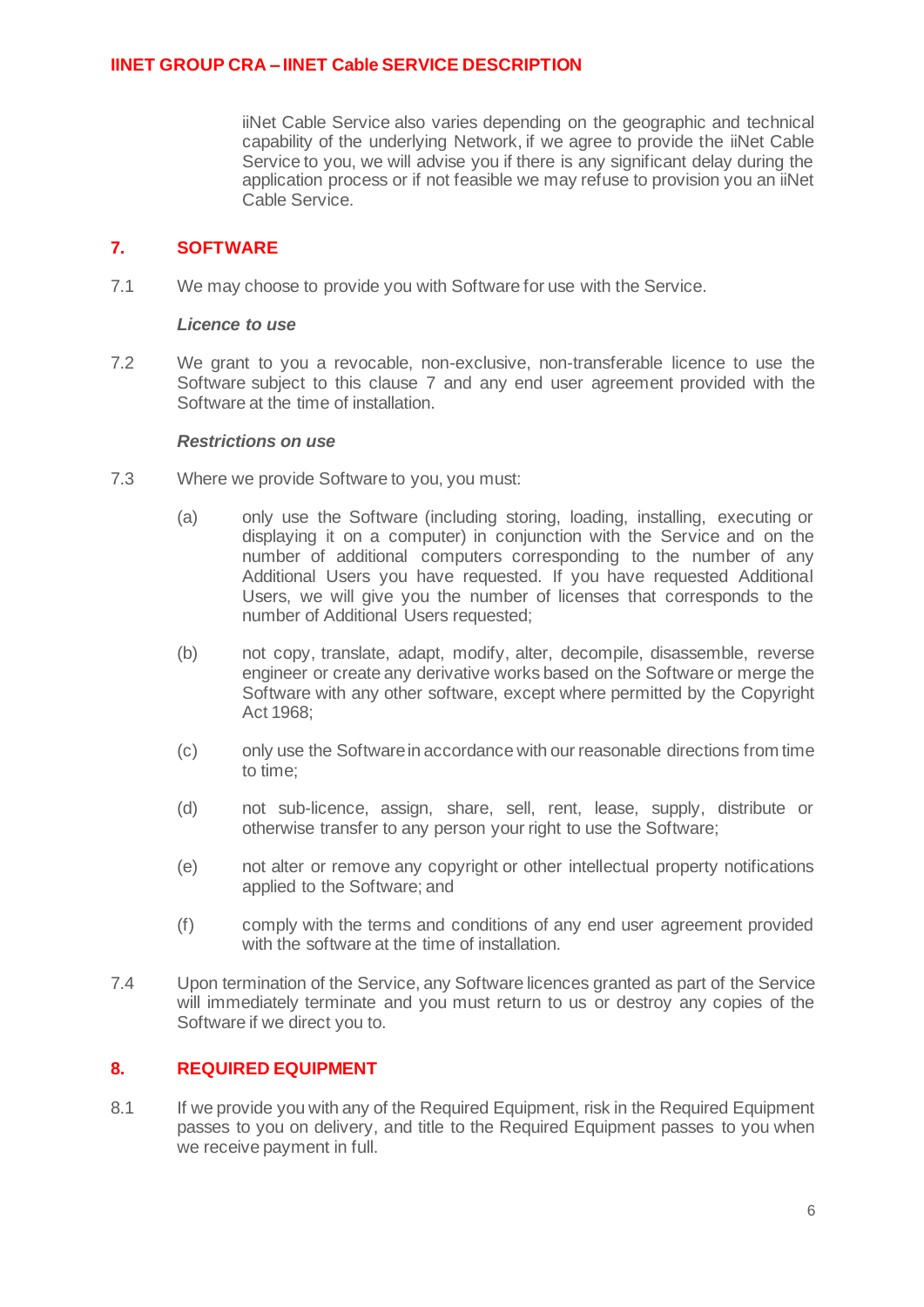- 8.2 If we do not supply any or all of the Required Equipment to you, you will need to supply all (or the remainder) of the Required Equipment before we can supply the Service to you.
- 8.3 If you choose to supply some or all of the Required Equipment yourself for use with the Service, the operation of such equipment and any repairs to it will be your responsibility.
- 8.4 Where we supply you a modem, we may manage this modem remotely to configure your specific settings and apply relevant firmware upgrades via our servers.

### **9. IINET CABLE EQUIPMENT**

- 9.1 Except for customer premises equipment such as internal wiring or equipment that is installed beyond the Network Boundary Point, we own the iiNet Cable Equipment. You agree that you will not do anything or authorise anything to be done which might affect the ownership of the iiNet Cable Equipment and that you will comply with all reasonable instructions of us to protect our ownership of the iiNet Cable Equipment. You agree that without our prior written agreement, you will not remove or obscure any identification marks on the iiNet Cable Equipment. You agree that the iiNet Cable Equipment will not be altered, repaired, serviced, removed, moved, accessed, tampered with or interfered with by any person who does not have the authority of us to do so.
- 9.2 You will not create (or attempt to create) any security interest, encumbrance, lien, charge or mortgage over the service or any part of the iiNet Cable Equipment.
- 9.3 You will not interfere with or damage the iiNet Cable Equipment and you will take all reasonable care of the iiNet Cable Equipment.
- 9.4 You are liable for any damage to or removal of the iiNet Cable Equipment, unless the damage or removal is caused by us or our contractors.

### **10. YOUR EQUIPMENT**

- 10.1 You agree to ensure that any equipment used by you in connection with the Service:
	- (a) is approved for use in connection with Australian telecommunications networks;
	- (b) is not used for any purpose other than the purposes for which it was approved; and
	- (c) is maintained in good repair and working condition.
- 10.2 You acknowledge and agree that:
	- (a) equipment that functions on a copper network may not function on iiNet Cable;
	- (b) we have no responsibility for Your Equipment (including telephone handsets, medical alarms, security alarms, EFTPOS machines, fax machines, TTY machines);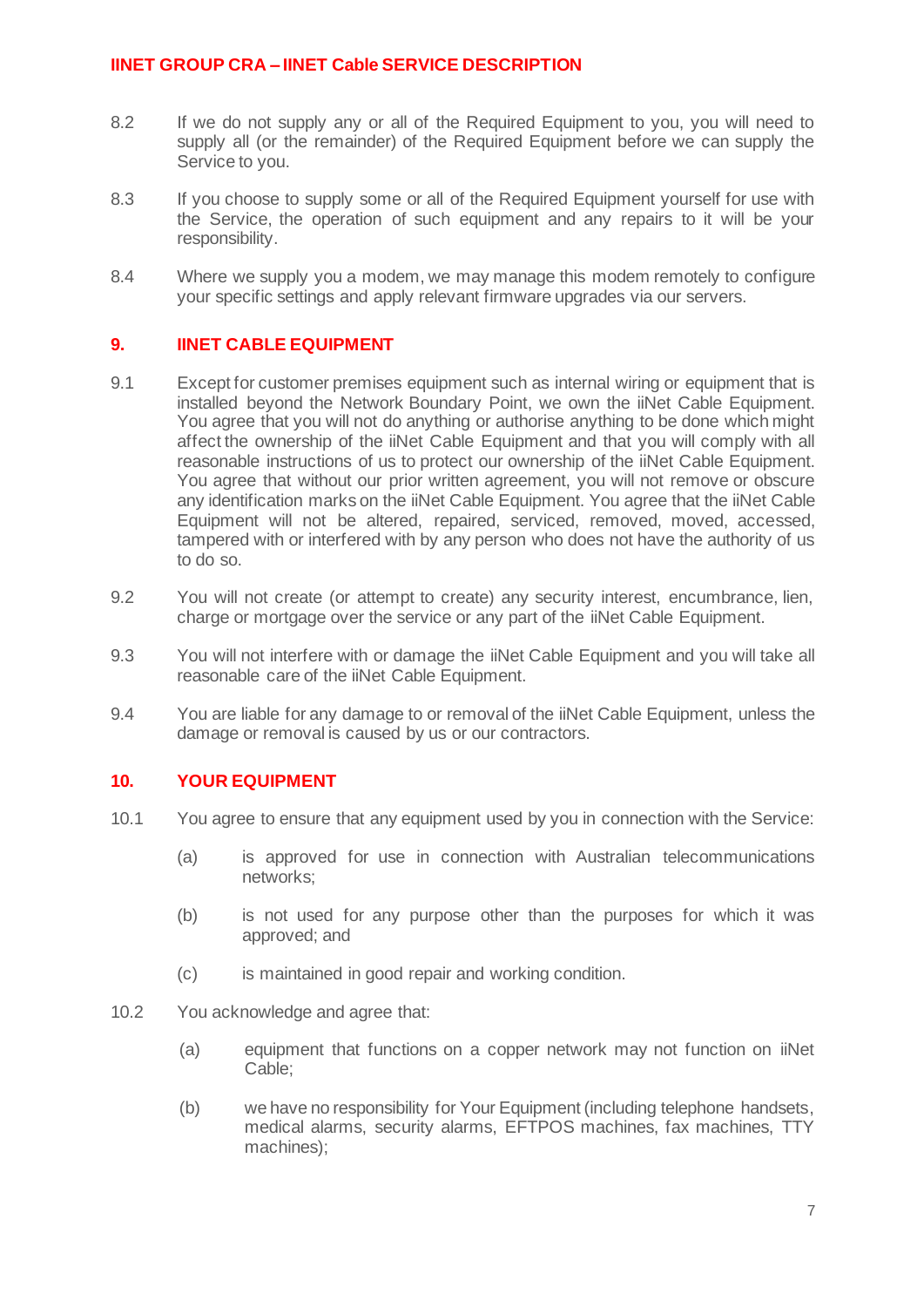- (c) it is your responsibility to establish whether Your Equipment is compatible with your iiNet Cable service and we accept no responsibility for establishing whether Your Equipment is compatible with your iiNet Cable service. If you are in any doubt you should contact the supplier of Your Equipment;
- (d) we strongly recommend that you do not use any alarm devices, especially medical alarm devices, with an iiNet Cable service that does not have battery back-up.

### **11. USE OF THE SERVICE**

- 11.1 When using the Service you must comply with:
	- (a) our CRA, including clause 4 of the General Terms, and this clause 11; and
	- (b) any rules, including any acceptable use conditions, imposed by any third party whose content or services you access using the Service or whose Network on which your data transmits.
- 11.2 Any use of the Service at the Premises is your responsibility. The terms of our CRA apply to you and also to anyone else who uses the Service (regardless of whether you give them permission to do so or not).
- 11.3 You must ensure that any software you use in relation to the Service is properly licensed.
- 11.4 The use of a Local Area Network (LAN) for personal use is permitted, however the set-up and configuration of a LAN connected to the modem is not supported by customer service.
- 11.5 All IP addresses provided by us for your use remain our property. Most Services include a dynamic IP address. A new IP address is usually allocated whenever the computer and modem are rebooted. The IP address remains until the next time the computer and modem are switched off. Where provided, you may configure your computer or modem to connect using a static IP address.
- 11.6 We may at any time adjust aspects of the Service for security or Network management reasons, including, without limitation:
	- (a) deleting transitory data that has been stored on our servers for longer than 90 days;
	- (b) deleting stored email messages that are older than 90 days;
	- (c) rejecting any incoming email messages and attachments that exceed 30 Megabytes (including encapsulation);
	- (d) delivering access and content via proxy servers;
	- (e) limiting the number of addresses to whom an outgoing email can be sent;
	- (f) refusing to accept incoming email messages to mailboxes that have exceeded the email storage limit;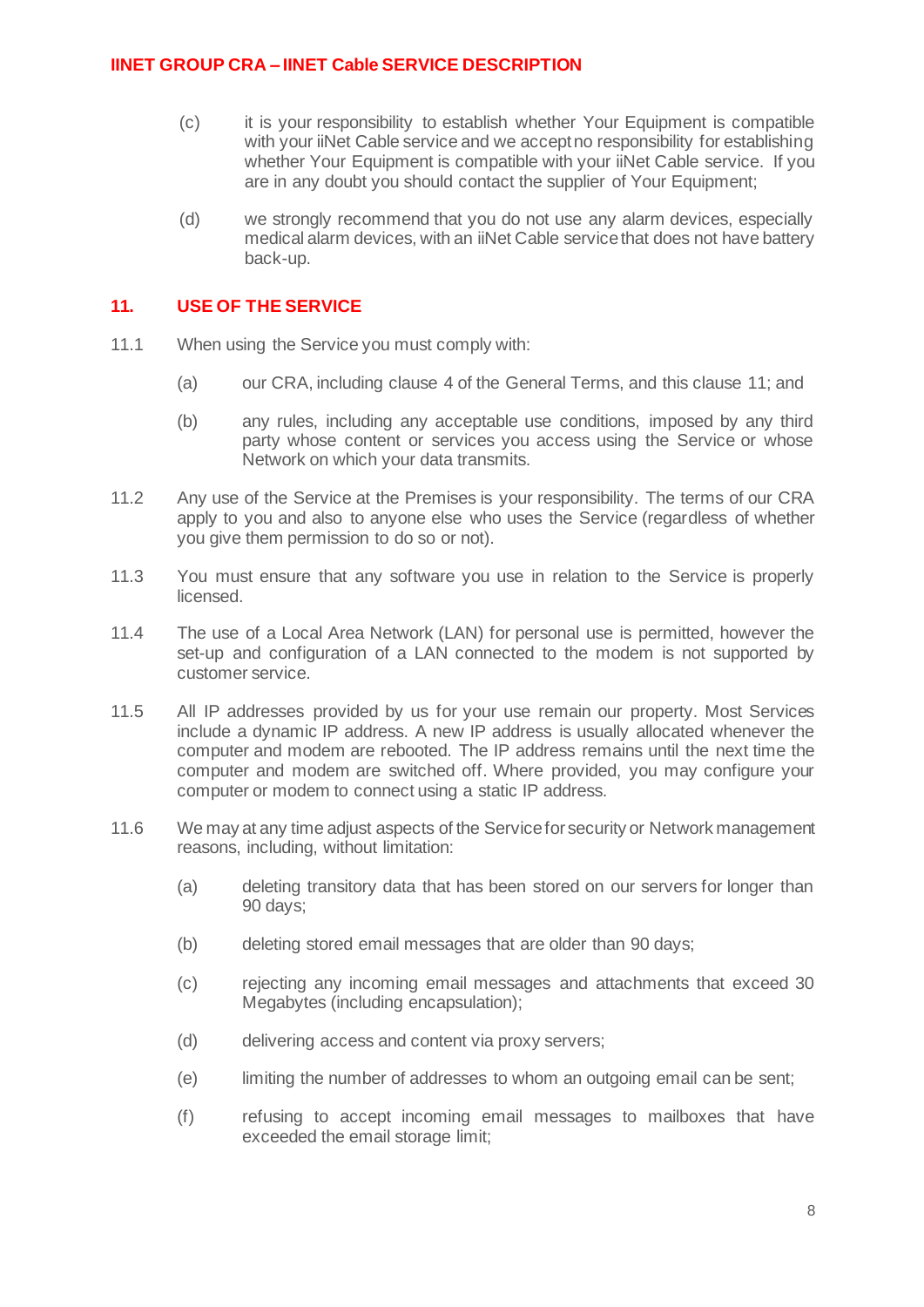- (g) managing the Network to prioritise certain types of Internet traffic over others; and
- (h) blocking or filtering specific Internet ports.
- 11.7 You are responsible for providing any security or privacy measures for your computer networks and any data stored on those networks or accessed through the Service. We will not be liable to you in respect of any loss, damage, costs or expenses incurred by you in connection with your failure to provide that security.
- 11.8 You may request additional users on the Service in accordance with the Pricing Schedule.
- 11.9 You must take reasonable steps to ensure that others do not gain unauthorised access to the Service through your account. We recommend that you do not disclose your password to others and that you change your password regularly.
- 11.10 We may monitor use of the Service to investigate a breach (or suspected breach) of the Acceptable Use Policy or upon the request of an authorised authority.
- 11.11 Where you provide your own wireless computer connection device, you are responsible for any loss caused by an unauthorised interception of the Service.

## **12. SERVICE CHARGES AND BILLING**

#### *Service charges*

- 12.1 You must pay the charges for the Service set out in the Pricing Schedule and any other charges set out in your Application.
- 12.2 The charges for the Service will depend on the Service options, features and characteristics for each Service option selected by you in your Application.

### *Billing*

- 12.3 We will bill you for the charges for the Service in accordance with the billing period set out in the Pricing Schedule.
- 12.4 Your bill will be electronically mailed to the email address provided by you to us from time to time. Printed-paper invoices requested by you may incur a fee as notified by us to you.

### *Commencement of charges*

12.5 Service charges will accrue from the Service Commencement Date.

### *Payment*

- 12.6 You must pay the charges for the Service:
	- (a) by direct debit payment from your credit card or nominated bank account; or
	- (b) by an acceptable method as described on your invoice.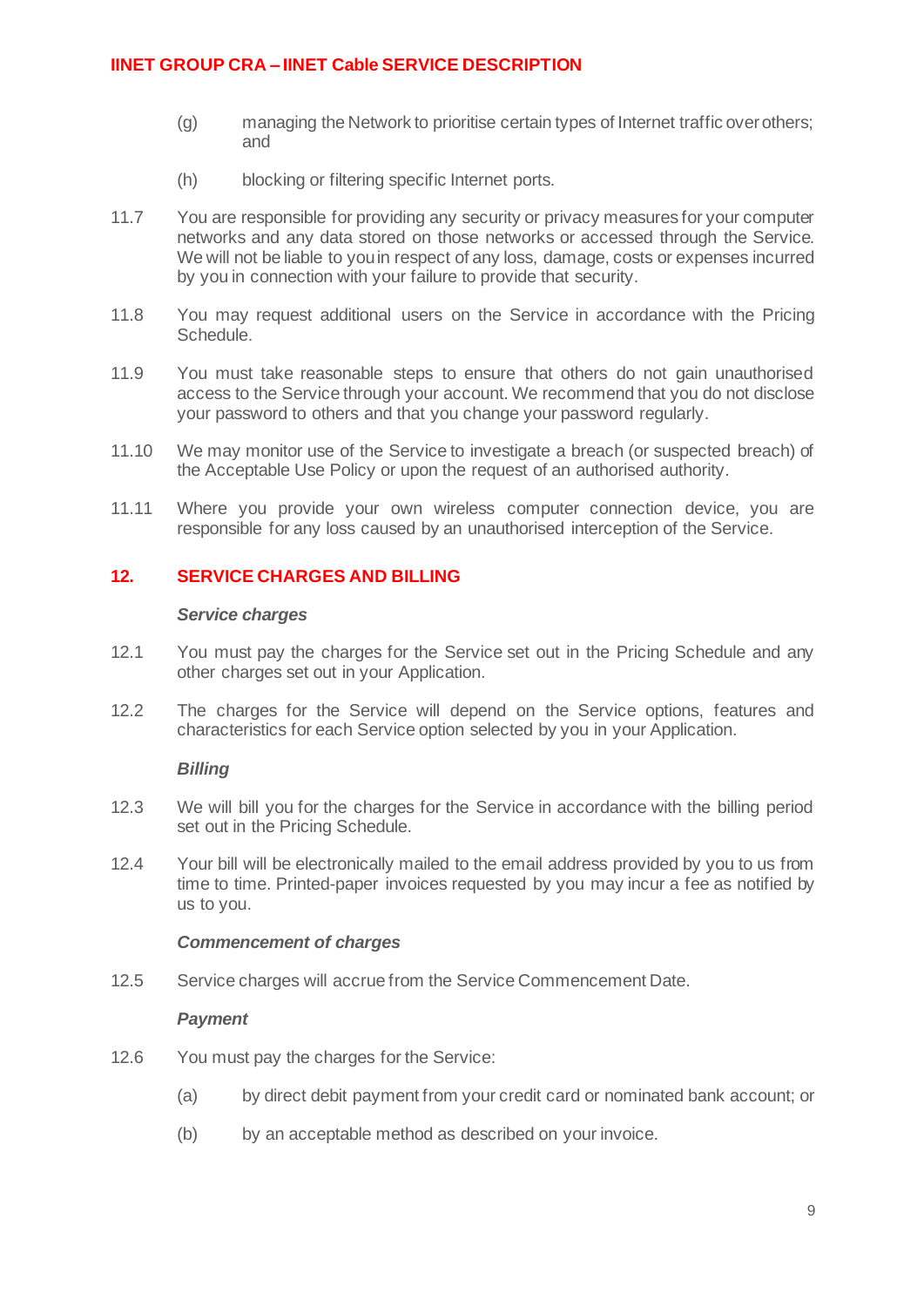- 12.7 If you provide us with your credit card or bank account details for the purposes of paying for the Service, we may:
	- (a) charge any up-front fees agreed to by you when submitting your application;
	- (b) charge all fees to your credit card on a monthly basis from the applicable date referred to in clause 12.5;
	- (c) disclose your credit card details to, and obtain information from, any financial information or credit card issuer to verify the credit card details;
	- (d) take steps to verify that there is sufficient funds available on your credit card account to pay for invoiced fees; and
	- (e) charge any applicable Break Fee to your credit card following cancellation of the Service.
- 12.8 If the direct debit from your bank account, or from your credit card is declined for any reason we may impose a Decline Fee (as set out in the Pricing Schedule).
- 12.9 Subject to your right to later claim a refund of your charges for certain Interruptions to the Service pursuant to clauses 14.4 to 14.8 of the General Terms, you must continue to pay the charges for the Service even if:
	- (a) your computer is not working;
	- (b) you actively cease using the Service for any reason in circumstances where the Service is available for use; or
	- (c) the Service is unavailable, or has limited availability, for an insignificant period due to a network or system outage.

# **13. MONTHLY USAGE ALLOWANCE AND SHAPING**

#### *Monthly usage allowance*

- 13.1 Each iiNet Cable Plan provides a Monthly Usage Allowance that represents the maximum Usage without Shaping or additional charges during a Billing Month (regardless of the number of days in that month). All traffic is counted towards the Monthly Usage Allowance on the iiNet Cable Service, including any Netphone Services supplied over the iiNet Cable (if applicable).
- 13.2 Your Usage is reset to zero each month, commencing on the date you are initially billed for the Service ("Billing Month").
- 13.3 Clause 13.1 does not apply to iiNet Cable Plans with unlimited data.

### **14. CANCELLATION, SUSPENSION OR VARIATION**

#### *Cancellation or suspension by us*

14.1 We may cancel, suspend or restrict the supply of the Service to you in accordance with the General Terms of our CRA.

#### *Cancellation or suspension by you*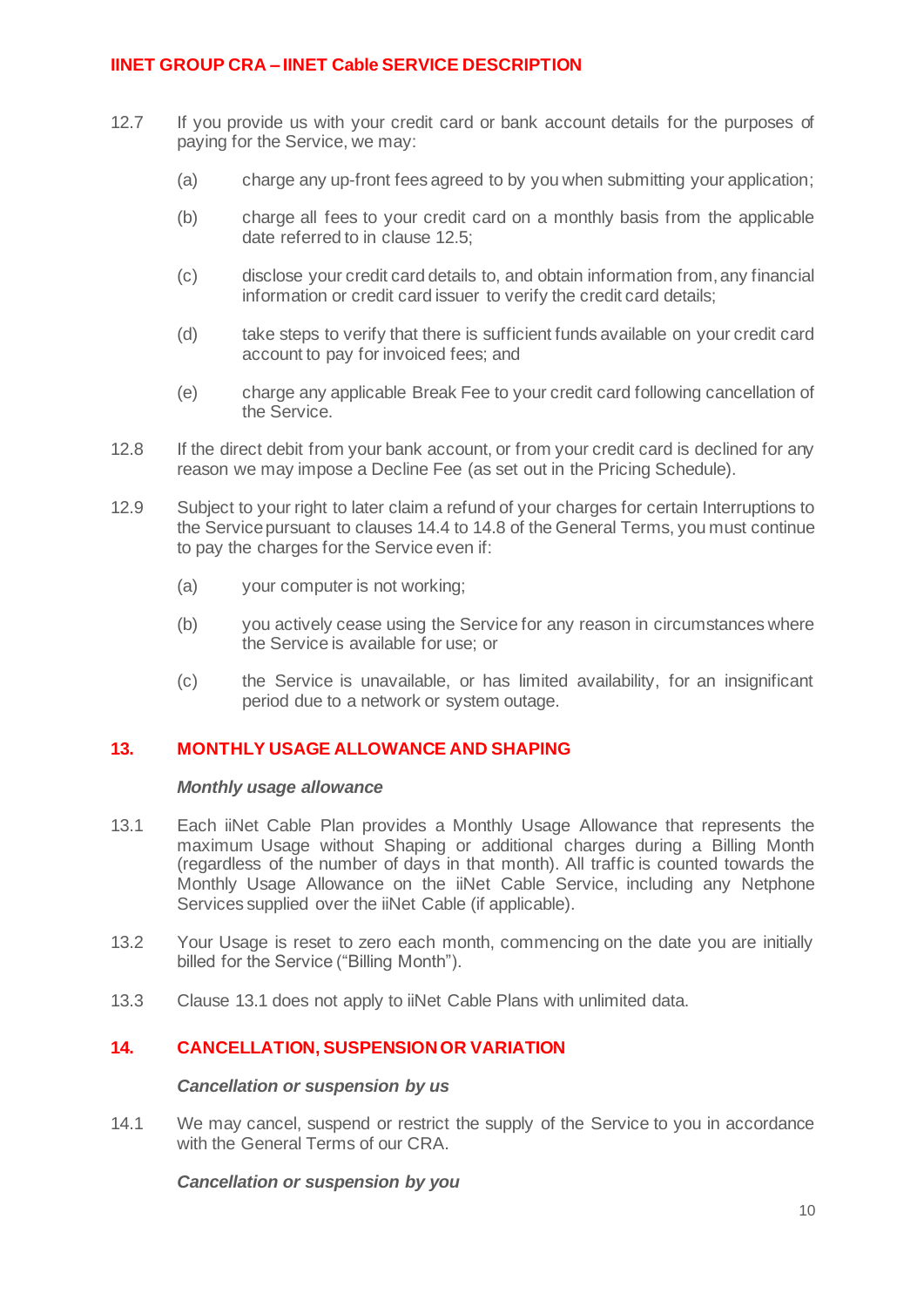- 14.2 You may cancel the Service at any time by contacting us and verifying your identity but you may be required to pay a Break Fee in accordance with clause [14.3.](#page-10-0)
- <span id="page-10-0"></span>14.3 If you cancel the Service after service activation but before the end of the Contract Term, the Break Fee set out in the Pricing Schedule will apply. No Break Fee is payable on no lock-in contract. Subject to our Billing Policy, you authorise us to debit these payments from your credit card or bank account at the time of receipt of a cancellation notice from you. We will credit any fees paid in advance by you against fees payable by you for another service supplied by us or a related iiNet Entity to you.
- 14.4 iiNet Cable Services cannot be suspended by you as there is an on-going cost incurred by us in maintaining the connection with our supplier.

#### *Variations*

- 14.5 You may vary your iiNet Cable Plan within the iiNet Cable Service range. A fee for making a variation may apply as described in the Pricing Schedule.
- 14.6 If you vary your Service you are responsible for ensuring that the varied Service selected by you meets your requirements.
- 14.7 The variation of your Service or iiNet Cable Plan, will not affect the duration of the Contract Term.
- 14.8 We will apply any fees paid in advance by you against the fees payable for the varied Service. All traffic used in the previous 30 days will count towards the Monthly Usage Allowance applicable to the varied Service for the purposes of Shaping.

### **15. MOVING PREMISES**

- 15.1 The Service may not be available from all locations. If you plan to move Premises you must make an Application at the new Premises and cancel your existing iiNet Cable Service.
- 15.2 If the Service is available at your new Premises:
	- (a) we may accept your Application and provide the Service at your new Premises; and
	- (b) we will charge you a setup fee as specified in the Pricing Schedule.
- 15.3 If the Service is not available at your new Premises and you move before the end of the Contract Term then any applicable Break Fee will apply unless:
	- (a) you elect to obtain an alternate service from us at your new address for the remainder of your existing Contract Term or for a new minimum Contract Term that is longer than 12 months. In these instances, we will waive any applicable Break Fee but we will charge you a set-up fee for the new service, as specified in the Pricing Schedule.

### **16. CUSTOMER SUPPORT**

16.1 You acknowledge that: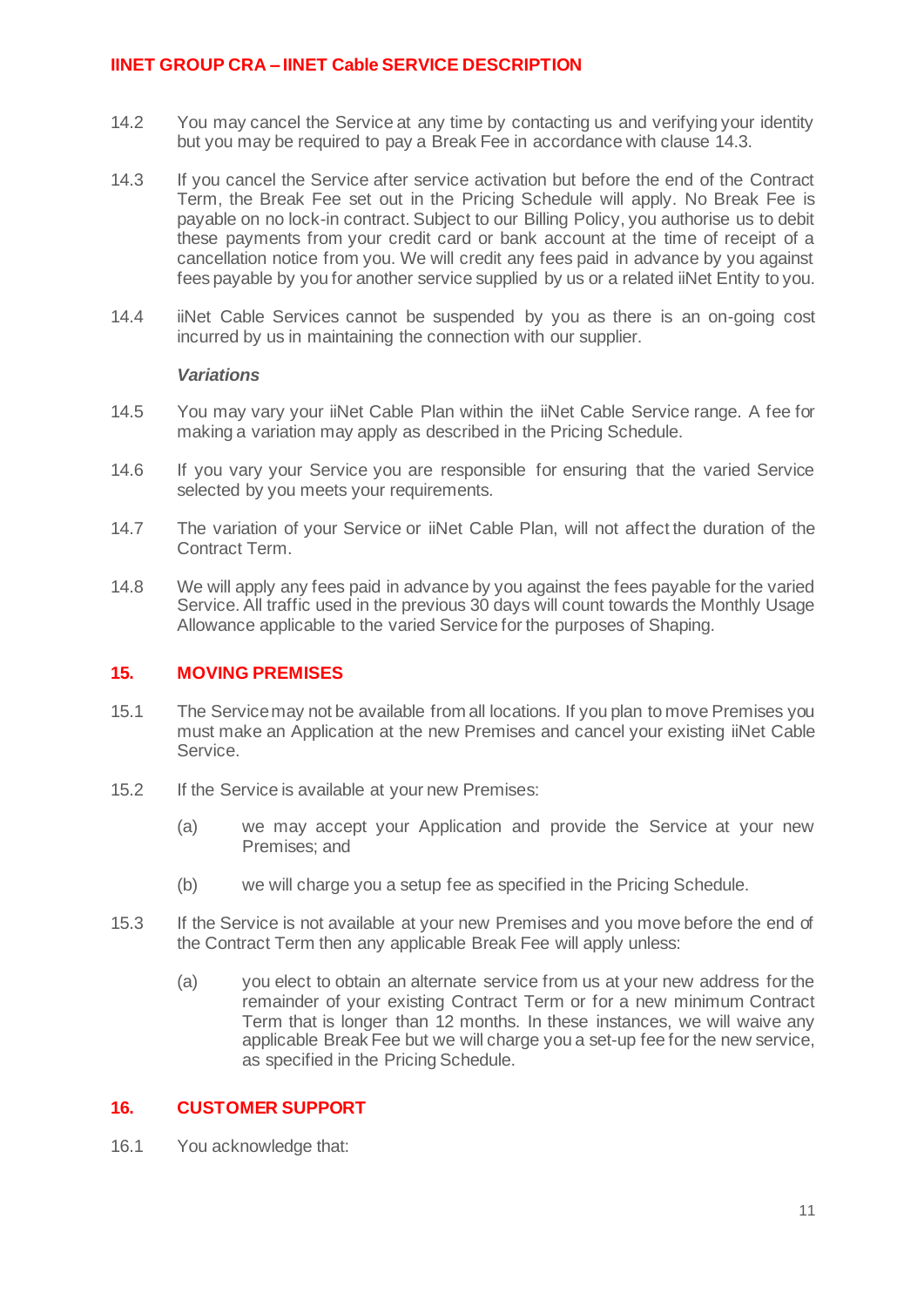- (a) Unless stated expressly otherwise on our Website, we provide customer support for connecting the Service to a single computer that meets the System Requirements. We will not provide customer support for the connection of additional computers (even if you have nominated Additional Users for the Service), networking devices or local area networks to the Service.
- (b) We do not provide technical support for Services under the following conditions:
	- (A) running internal networks connected to the Service except in connection with Hardware that is specifically designed for that purpose;
	- (B) running network services or providing network services to others via the Service;
	- (C) running connectivity software other than Software that we provide to you; or
	- (D) Macintosh operating systems below v10.0.
- (c) We do not guarantee that the Hardware will be compatible with any network of machines.
- (d) Some telecommunication services and products are not compatible with the Service and may not be available to you following installation of the Service.
- (e) We cannot guarantee that your connection to the Internet will achieve any specific speed specified in the Pricing Schedule at any given time.
- (f) We will use reasonable care and skill in providing the Service. However, given the nature of telecommunications systems (including the Service's reliance on systems and services not owned or controlled by us), we cannot guarantee that the Service will be continuous, fault-free or accessible at all times.
- (g) We are unable to provide support for software that was not supplied by us, including software Downloaded from the Internet.
- (h) We reserve the right to add, or delete web sites to/from our filter list without prior notice to you.

### *Fault reporting and rectification*

- 16.2 You agree your iiNet Cable Service is provided to you by us and not by any wholesaler and you do not have a contract with any wholesaler of the iiNet Cable Network. You agree to report to us – and specifically NOT to any wholesaler - any faults or other issues with the iiNet Cable Service that you are obtaining from us.
- 16.3 If your iiNet Cable Service is faulty, in most cases you will be required to be at the Premises where the iiNet Cable Service is installed for the fault to be fixed. If iiNet requires you to be at the Premises during fault fixing, we or our contractor will contact you to arrange a suitable time.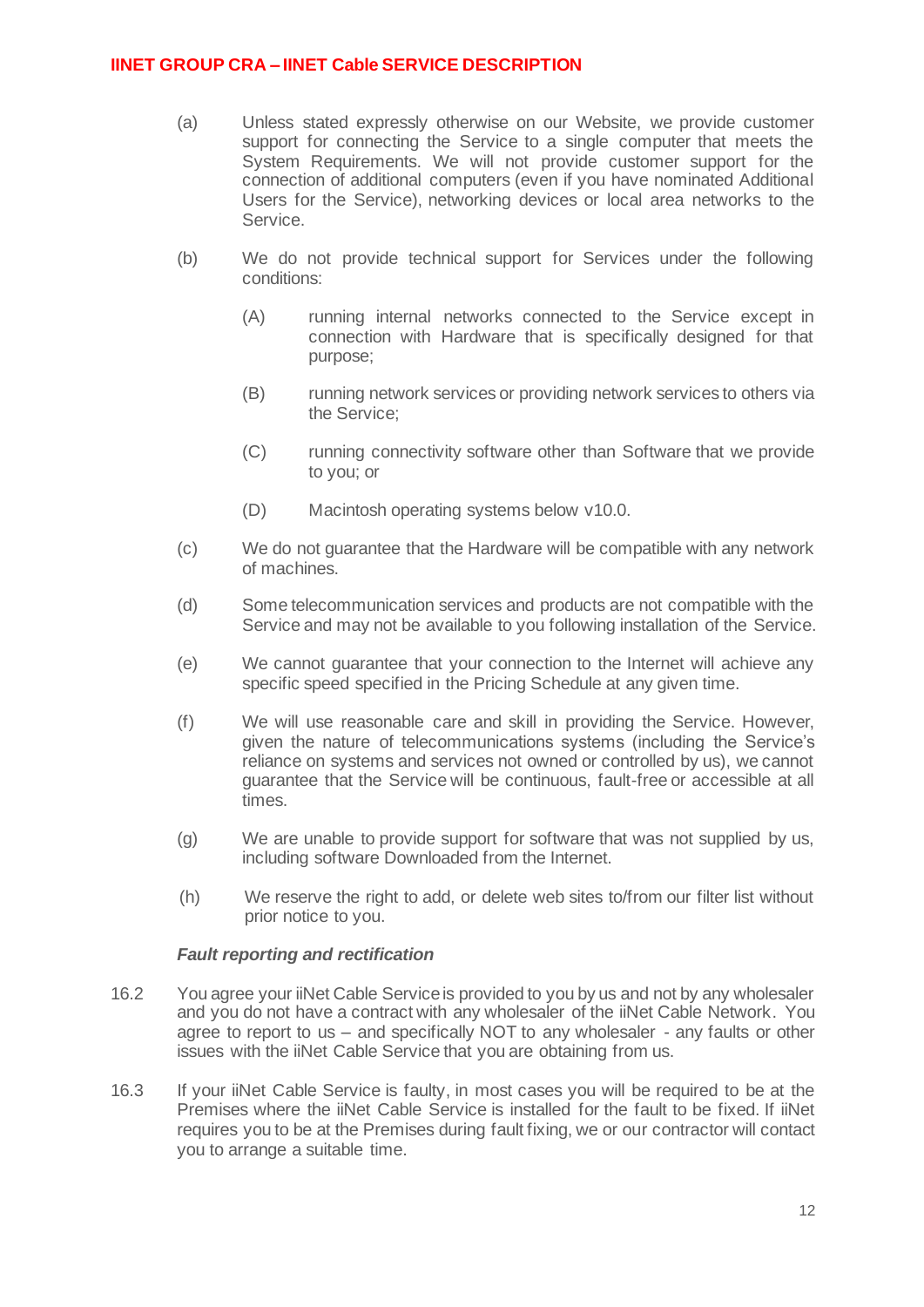- 16.4 If you lodge a fault on the iiNet Cable Service and a technician has attended your Premises, and the fault is found to be within your own equipment (excluding where the fault is isolated to your wiring under which clause [16.5](#page-12-0) applies), you will be required to pay an Incorrect Call-Out Fee (as specified in the Pricing Schedule).
- <span id="page-12-0"></span>16.5 If you lodge a fault on the iiNet Cable Service and the fault is isolated to the wiring at your Premises (where either it does not exist, or it exists and is faulty), you can arrange for your own contractor to perform the work required to install or fix this wiring, or you can request that iiNet perform the required work. If requested, iiNet will arrange a technician to attend your premises for which you must be in attendance, and prior to commencing the work the technician will quote you a Variable Fee for Service based on the work required.
- 16.6 If you experience a fault in respect of your connection to the Service, you can contact customer support by telephoning or emailing us.

#### *Warranty*

- 16.7 We provide the Warranty Periods specified in the Warranty Information Statement at no extra cost, with equipment we supply to you. The Warranty Periods do not apply where you have supplied your own modem or other Equipment.
- 16.8 If you notify us of a fault with the modem or other Required Equipment we have supplied to you, within their respective Warranty Periods, we will repair, replace or provide credit for the faulty item at no cost to you. However, if the fault was caused by:
	- (a) any equipment not provided by us (such as your computer);
	- (b) any interference caused by a Force Majeure Event;
	- (c) any interference with or modification to this equipment or a failure to use it in accordance with the manufacturer's specifications or our instructions; or
	- (d) damage caused by you,

then we will charge you a fee, as specified in the Pricing Schedule, for the repair or replacement, including associated shipping and/or handling costs.

### **17. LIMITATION OF LIABILITY FOR IINET**

You agree that, where you acquire an iiNet Cable Service from us under this Service Schedule, any reference to "we", "us" or "our" in the liability provisions contained in clauses 14 and 15 of the General Terms will be interpreted so as to include iiNet and each of their respective personnel, including contracted installers.

## **18. DEFINITIONS**

18.1 In this Service Description:

**Billing month** has the meaning set out in clause 13.2

**Connecting Cable** means the coaxial line which connects from a building entry point to the Telecommunications Outlet or Passive NTD.